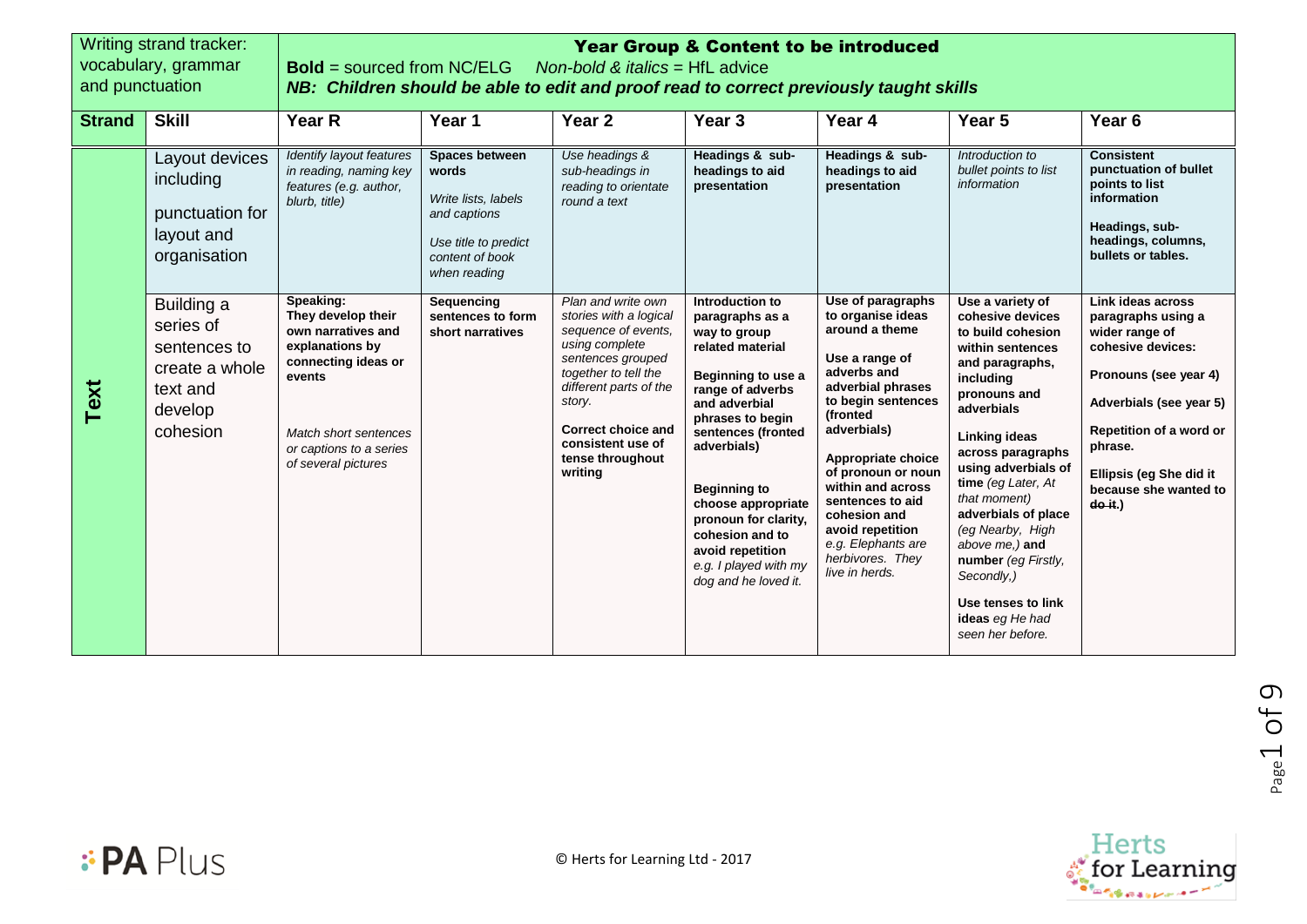|                 | Writing strand tracker:<br><b>Year Group &amp; Content to be introduced</b><br>vocabulary, grammar<br><b>Bold</b> = sourced from $NC/ELG$ Non-bold & <i>italics</i> = HfL advice<br>and punctuation<br>NB: Children should be able to edit and proof read to correct previously taught skills |                                                                                                                                                                    |                                                                                                                                                                                                                                                                                                                |                                                                                                                                                                                                                                                                                                                                                                                                                                                               |                                                                                                                                                                                                                                                                                                           |                                                                                                                                                                                                     |                                                                                                                                                                                                                                                                                                                                                                                                                              |                                                                                                                                                                                                                                   |
|-----------------|-----------------------------------------------------------------------------------------------------------------------------------------------------------------------------------------------------------------------------------------------------------------------------------------------|--------------------------------------------------------------------------------------------------------------------------------------------------------------------|----------------------------------------------------------------------------------------------------------------------------------------------------------------------------------------------------------------------------------------------------------------------------------------------------------------|---------------------------------------------------------------------------------------------------------------------------------------------------------------------------------------------------------------------------------------------------------------------------------------------------------------------------------------------------------------------------------------------------------------------------------------------------------------|-----------------------------------------------------------------------------------------------------------------------------------------------------------------------------------------------------------------------------------------------------------------------------------------------------------|-----------------------------------------------------------------------------------------------------------------------------------------------------------------------------------------------------|------------------------------------------------------------------------------------------------------------------------------------------------------------------------------------------------------------------------------------------------------------------------------------------------------------------------------------------------------------------------------------------------------------------------------|-----------------------------------------------------------------------------------------------------------------------------------------------------------------------------------------------------------------------------------|
| <b>Strand</b>   | <b>Skill</b>                                                                                                                                                                                                                                                                                  | Year R                                                                                                                                                             | Year 1                                                                                                                                                                                                                                                                                                         | Year <sub>2</sub>                                                                                                                                                                                                                                                                                                                                                                                                                                             | Year <sub>3</sub>                                                                                                                                                                                                                                                                                         | Year 4                                                                                                                                                                                              | Year 5                                                                                                                                                                                                                                                                                                                                                                                                                       | Year <sub>6</sub>                                                                                                                                                                                                                 |
| <b>Sentence</b> | Developing<br>the content of<br>a sentence:<br>adding<br>information                                                                                                                                                                                                                          | Reading:<br>Children read and<br>understand simple<br>sentences.<br>Writing:<br>They write simple<br>sentences which can<br>be read by<br>themselves and<br>others | <b>How words</b><br>combine to make<br>sentences<br>Read age-<br>appropriate books<br>fluently, e.g. using<br>punctuation to<br>convey meaning<br>(for example re-<br>order a cut-up<br>sentence based on<br>the book)<br><b>Understand and</b><br>orally use a variety<br>of grammatical<br><b>structures</b> | <b>Understand how</b><br>the grammatical<br>patterns in a<br>sentence indicate<br>its function as a<br>statement,<br>question,<br>exclamation or<br>command and use<br>each sentence type<br><b>Expanded noun</b><br>phrases for<br>description and<br>specification (eq.<br>The blue butterfly,<br>plain flour, the man<br>in the moon)<br>Add more<br>information to a<br>sentence through<br>using adverbs<br>ending in $-ly$ , eq.<br>She walked quickly. | <b>Expanded noun</b><br>phrases for<br>description and<br>specification (eg.<br>The blue butterfly.<br>plain flour, the man<br>in the moon)<br>Use of<br>prepositions in<br>phrases (such as:<br>before, after, during,<br>in, because of,<br>across, between,<br>over. E.g. He ate<br>before lunchtime.) | Noun phrases<br>expanded by the<br>addition of<br>modifying<br>adjectives, nouns<br>and preposition<br>phrases (e.g. the<br>teacher expanded<br>to: the strict maths<br>teacher with curly<br>hair) | Using expanded<br>noun phrases to<br>convey<br>complicated<br>information<br>concisely.<br>e.g. a shy boy with<br>pale, delicate<br>features; a soft<br>material that can be<br>moulded<br><b>Relative clauses</b><br>beginning with<br>who, which, where,<br>when, whose, that,<br>or an omitted<br>relative pronoun<br><b>Indicating degrees</b><br>of possibility using<br>adverbs (eg.<br>Possibly, perhaps,<br>surely). | Using expanded noun<br>phrases to convey<br>complicated<br>information concisely.<br>Select level of<br>formality needed<br>Varies length and focus<br>of sentences to express<br>subtleties in meaning<br>and focus on key ideas |



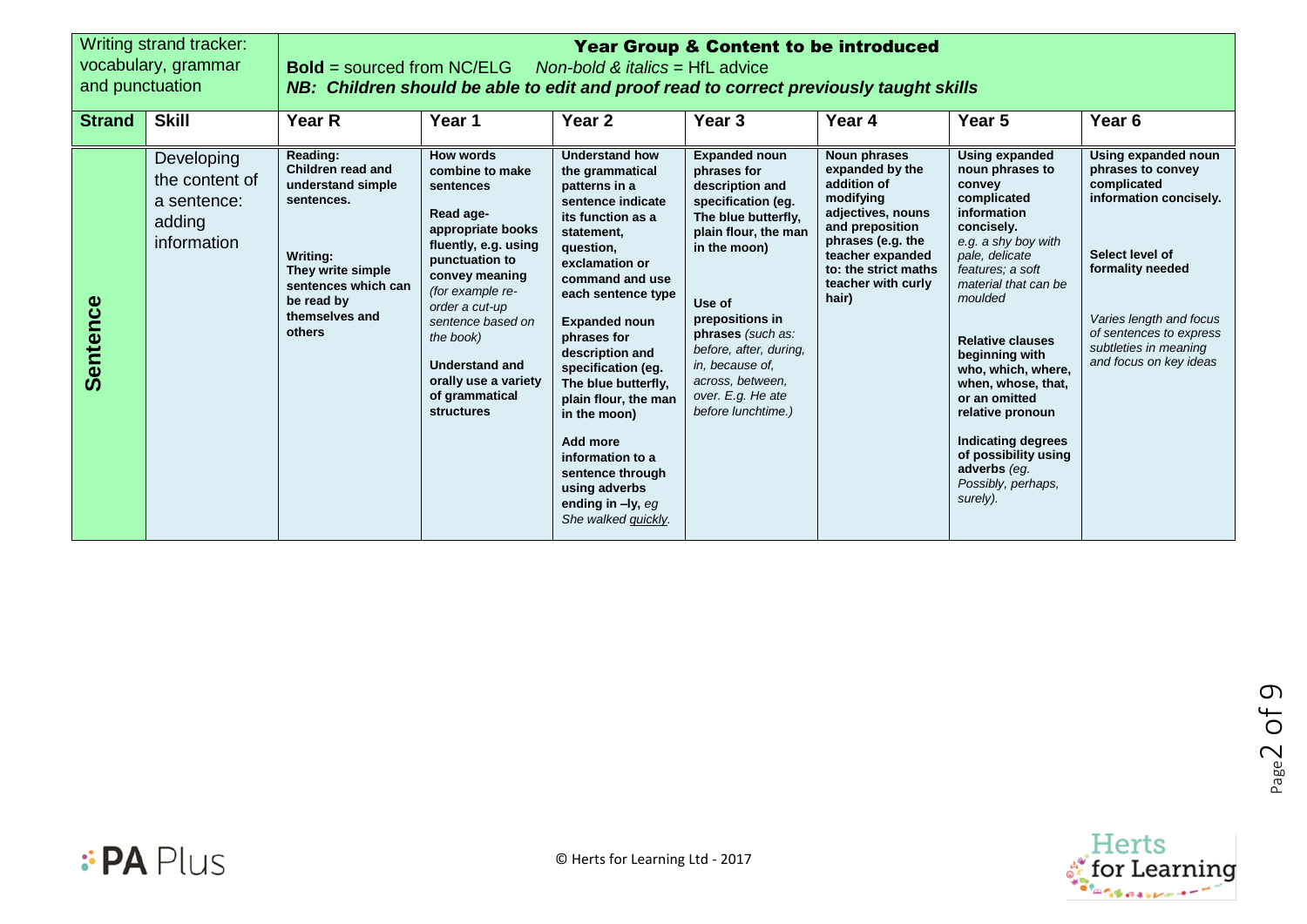| and punctuation | Writing strand tracker:<br>vocabulary, grammar                                                                       | <b>Bold</b> = sourced from NC/ELG                                                                                                                                                                                                                           |                                                                                                                                                                                                                                                                                                                   | <b>Year Group &amp; Content to be introduced</b><br>Non-bold & italics = $HfL$ advice<br>NB: Children should be able to edit and proof read to correct previously taught skills |                                                                                                                                                                                                                          |                                                                                                                                                                                                                                        |                                                                                                                                                                                                                                           |                                                                                                                                                                                                                                                                                                                                                                                                                                                                                                                                                  |  |
|-----------------|----------------------------------------------------------------------------------------------------------------------|-------------------------------------------------------------------------------------------------------------------------------------------------------------------------------------------------------------------------------------------------------------|-------------------------------------------------------------------------------------------------------------------------------------------------------------------------------------------------------------------------------------------------------------------------------------------------------------------|---------------------------------------------------------------------------------------------------------------------------------------------------------------------------------|--------------------------------------------------------------------------------------------------------------------------------------------------------------------------------------------------------------------------|----------------------------------------------------------------------------------------------------------------------------------------------------------------------------------------------------------------------------------------|-------------------------------------------------------------------------------------------------------------------------------------------------------------------------------------------------------------------------------------------|--------------------------------------------------------------------------------------------------------------------------------------------------------------------------------------------------------------------------------------------------------------------------------------------------------------------------------------------------------------------------------------------------------------------------------------------------------------------------------------------------------------------------------------------------|--|
| <b>Strand</b>   | <b>Skill</b>                                                                                                         | <b>Year R</b>                                                                                                                                                                                                                                               | Year 1                                                                                                                                                                                                                                                                                                            | Year <sub>2</sub>                                                                                                                                                               | Year <sub>3</sub>                                                                                                                                                                                                        | Year 4                                                                                                                                                                                                                                 | Year <sub>5</sub>                                                                                                                                                                                                                         | Year <sub>6</sub>                                                                                                                                                                                                                                                                                                                                                                                                                                                                                                                                |  |
|                 | Developing<br>the structure of<br>a sentence:<br>using<br>conjunctions to<br>link ideas<br>within a<br>sentence      | Speaking:<br>Children develop<br>their own narratives<br>and explanations by<br>connecting ideas or<br>events. "Beginning<br>to use more complex<br>sentences to link<br>thoughts (e.g. using<br>'and', 'because')."<br>[DM, 30-50mths]<br>(C&L: speaking)] | Joining words and<br>joining clauses<br>using and<br>Use 'because' orally<br>to develop<br>reasoning and<br>justify, e.g. in<br>reading and science;<br>spell as a Common<br><b>Exception Word</b><br>Use orally, read in<br>and spell the words<br>(as part of phonics<br>programme): when,<br>if, that, but, or | Subordination<br>(using<br>conjunctions such<br>as when, if, that,<br>because) and co-<br>ordination (using<br>and, but, or)                                                    | <b>Extending range of</b><br>sentences with<br>more than one<br>clause by using a<br>wider range of<br>conjunctions<br>(including when, if<br>because, although)<br>e.g. He ate his lunch<br>before he left home.        | <b>Extending range of</b><br>sentences with<br>more than one<br>clause by using a<br>wider range of<br>conjunctions<br>(including when, if<br>because, although)<br>e.g. Before he left<br>home, he ate his<br>lunch.                  | Uses a range of<br>conjunctions and<br>adverbials to link,<br>compare and<br>contrast and extend<br>ideas, information<br>and events<br>e.g. Before he left<br>home, he ate his<br>lunch.<br>Exposure to the<br>semi-colon in<br>reading. | Uses a variety of simple,<br>compound and complex<br>sentences where<br>appropriate according to<br>the demands of the text<br>type, including<br>embedded subordinate<br>clauses for economy of<br>expression<br>Use of the semi-colon<br>or dash instead of a<br>conjunction to mark<br>the boundary between<br>independent clauses<br>(eg. The train was<br>delayed so I missed my<br>meeting > The train was<br>delayed; I missed my<br>meeting.<br>Don't touch the dog<br>because he might bite ><br>Don't touch the dog-he<br>might bite.) |  |
|                 | Developing<br>the structure of<br>a sentence:<br>using adverbs<br>to link ideas<br>within and<br>across<br>sentences | <b>Speaking</b><br>They develop their<br>own narratives and<br>explanations by<br>connecting ideas or<br>events                                                                                                                                             | Begin to use a few<br>time words to aid<br>sequencing e.g. first,<br>next, one day (to be<br>formally introduced<br>as adverbs to<br>indicate time in year<br>3)<br>Spell the words (as<br>part of phonics<br>programme): first,<br>next, then, one day                                                           | Use a range of time<br>words to aid<br>sequencing e.g. first,<br>next, then, finally (to<br>be formally<br>introduced as<br>adverbs to indicate<br>time in year 3)              | Use of a range of<br>adverbs and<br>adverbial phrases<br>to add information<br>within a sentence<br>& begin to front<br>sentences using<br>them (eg then, next,<br>soon, this morning,<br>in the afternoon,<br>long ago) | Use a range of<br>adverbs and<br>adverbial phrases<br>to begin sentences<br>(fronted<br>adverbials) and<br>includes a comma<br>afterwards to<br>separate from the<br>rest of the<br>sentence (eg Later<br>that day, the ship<br>sank.) | Use adverbials to<br>build cohesion<br>across sentences<br>and paragraphs<br>(e.g. Firstly,<br>However, In addition<br>to this)                                                                                                           | <b>Linking ideas across</b><br>paragraphs using a<br>wider range of<br>cohesive devices, for<br>example, the use of<br>adverbials (a range of<br>adverbials of time/<br>frequency and<br>subordinating<br>conjunctions to link,<br>compare or contrast e.g.<br>On the other hand, In<br>contrast, or As a<br>consequence)                                                                                                                                                                                                                        |  |



Page

3 of 9

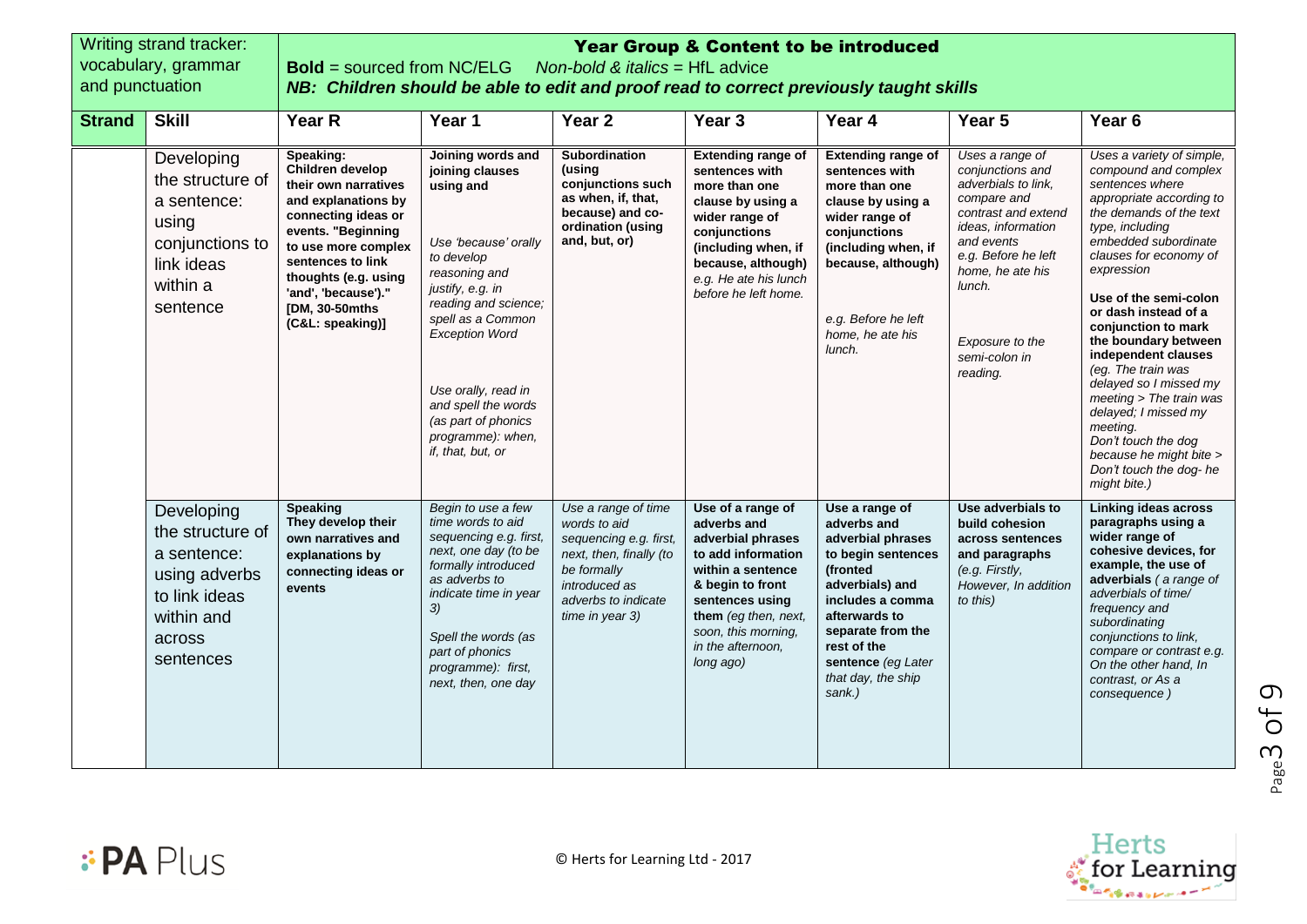| and punctuation | Writing strand tracker:<br>vocabulary, grammar | <b>Bold</b> = sourced from NC/ELG<br>NB: Children should be able to edit and proof read to correct previously taught skills                                                                                                                                                                                                                          |                                                                                                                                                                                                                                                                                                                                                                                                                                                                                          | Non-bold & italics = $HfL$ advice                                                                                                                                            | <b>Year Group &amp; Content to be introduced</b>                                                                                                                                                     |                                                                                                                                                                                  |                                                                                                                                                                                                                                                                                                                                                                                                                                                                                         |                                                                                                                                                                                                                                                                                                                                                                                                                                                                                                                                                                                                                                               |
|-----------------|------------------------------------------------|------------------------------------------------------------------------------------------------------------------------------------------------------------------------------------------------------------------------------------------------------------------------------------------------------------------------------------------------------|------------------------------------------------------------------------------------------------------------------------------------------------------------------------------------------------------------------------------------------------------------------------------------------------------------------------------------------------------------------------------------------------------------------------------------------------------------------------------------------|------------------------------------------------------------------------------------------------------------------------------------------------------------------------------|------------------------------------------------------------------------------------------------------------------------------------------------------------------------------------------------------|----------------------------------------------------------------------------------------------------------------------------------------------------------------------------------|-----------------------------------------------------------------------------------------------------------------------------------------------------------------------------------------------------------------------------------------------------------------------------------------------------------------------------------------------------------------------------------------------------------------------------------------------------------------------------------------|-----------------------------------------------------------------------------------------------------------------------------------------------------------------------------------------------------------------------------------------------------------------------------------------------------------------------------------------------------------------------------------------------------------------------------------------------------------------------------------------------------------------------------------------------------------------------------------------------------------------------------------------------|
| <b>Strand</b>   | <b>Skill</b>                                   | Year R                                                                                                                                                                                                                                                                                                                                               | Year 1                                                                                                                                                                                                                                                                                                                                                                                                                                                                                   | Year <sub>2</sub>                                                                                                                                                            | Year <sub>3</sub>                                                                                                                                                                                    | Year 4                                                                                                                                                                           | Year 5                                                                                                                                                                                                                                                                                                                                                                                                                                                                                  | Year <sub>6</sub>                                                                                                                                                                                                                                                                                                                                                                                                                                                                                                                                                                                                                             |
|                 | Verb forms                                     | Speaking:<br>They use past,<br>present and future<br>forms accurately<br>when talking about<br>events that have<br>happened or are to<br>happen in the future<br>Read words with<br>simple suffixes, for<br>$example$ $-ed$ , $-ing$<br>and -s, both in<br>phonics and text<br>reading.<br>Spell simple words<br>with the suffixes -ing<br>$and -s.$ | Use present tense<br>e.g. She helps the<br>boy.<br>Use past tense e.g.<br>She helped the boy.<br><b>Adding the</b><br>endings -ing, -ed<br>and -er to verbs<br>where no change is<br>needed to the root<br>word (also see<br>'Verbs' section<br>below)<br><b>Read words</b><br>containing taught<br>GPCs and -s, -es,<br>-ing, -ed, -er and<br>est endings (Y1-<br>stat req) by being<br>helped to build on<br>the root words that<br>they can read<br>already (Y1 non-stat<br>guidance) | <b>Use present</b><br>progressive:<br>She is helping the<br>boy.<br>Use past<br>progressive:<br>She was helping the<br>boy.                                                  | Use present<br>perfect tense:<br>She has helped the<br>boy.                                                                                                                                          | <b>Use Standard</b><br><b>English forms of</b><br>verb inflections<br>instead of local<br>spoken forms e.g.<br>We were not we<br>was/ I did not I<br>done                        | Use modal verbs<br>(e.g. She might help<br>the boy/ she should<br>help the boy/she<br>must help the boy)<br>to indicate degrees<br>of possibility<br>Use the perfect<br>form of verbs to<br>mark relationships<br>of time and cause<br>(e.g. He had eaten<br>lunch when you<br>arrived).<br>Where appropriate,<br>maintains tense<br>consistently; where<br>shifts in tense occur.<br>moves between<br>past, present and<br>future with some<br>confidence (limited<br>slips may occur) | Use the passive voice<br>to affect the<br>presentation of<br>information of a<br>sentence e.g. The boy<br>was helped (by the girl).<br>Using the perfect form<br>of verbs to mark<br>relationships of time<br>and cause (e.g. He had<br>eaten lunch when you<br>arrived).<br>Use subjunctive forms<br>of verbs to show level<br>of formality e.g. If I<br>were you. If he were<br>rich.<br>The judge demands that<br>he attend court.<br>It is vital that they be<br>prepared to speak.<br>Where appropriate,<br>maintains tense and<br>person consistently;<br>where shifts in tense<br>occur, moves between<br>them with some<br>confidence |
| Punctuation     | Use of<br>apostrophe                           | Read and understand<br>some contracted<br>words (e.g. I'm) and<br>singular possession<br>(e.g. Jip's cat) in<br>context                                                                                                                                                                                                                              | Read words with<br>contractions (for<br>example, I'm, I'll,<br>we'll), and<br>understand that<br>the apostrophe<br>represents the<br>omitted letter(s)<br>Spell some<br>contracted words, as<br>part of Common<br><b>Exception Word</b>                                                                                                                                                                                                                                                  | Use apostrophes<br>to mark where<br>letters are missing<br>in spelling<br>Use apostrophes<br>to mark singular<br>possession in<br>nouns (for<br>example, the girl's<br>name) | <b>Begin to use</b><br>apostrophes to<br>mark plural<br>possession (for<br>example, the girl's<br>name, the girls'<br>names)<br>The grammatical<br>difference between<br>plural and<br>possessive -s | Use apostrophes<br>to mark plural<br>possession (or<br>example, the girl's<br>name, the girls'<br>names)<br>The grammatical<br>difference between<br>plural and<br>possessive -s | Uses full range of<br>punctuation<br>accurately to<br>demarcate within<br>sentences including<br>apostrophes and<br>proof reads for<br>accuracy                                                                                                                                                                                                                                                                                                                                         | Uses full range of<br>punctuation accurately<br>to demarcate within<br>sentences including<br>apostrophes and proof<br>reads for accuracy                                                                                                                                                                                                                                                                                                                                                                                                                                                                                                     |





Page 4 of 9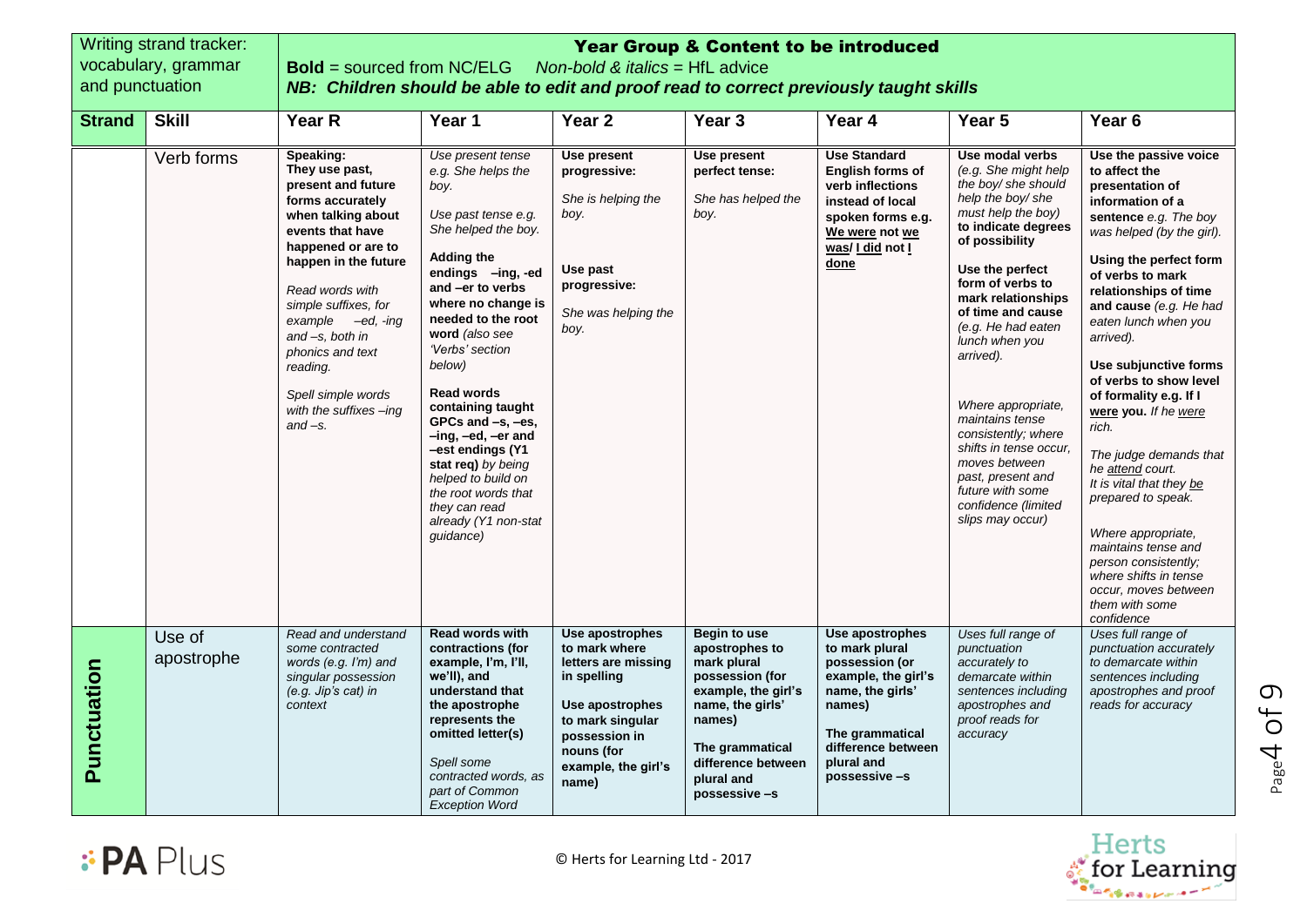| Writing strand tracker:<br>vocabulary, grammar<br>and punctuation |                           | <b>Year Group &amp; Content to be introduced</b><br><b>Bold</b> = sourced from NC/ELG Non-bold & <i>italics</i> = $HfL$ advice<br>NB: Children should be able to edit and proof read to correct previously taught skills |                                                                                                                                                                                                                                                   |                                                                                                                                                                                              |                                                                                     |                                                       |                                                                                                                                                                                                                |                                                                                                                                                                                                          |
|-------------------------------------------------------------------|---------------------------|--------------------------------------------------------------------------------------------------------------------------------------------------------------------------------------------------------------------------|---------------------------------------------------------------------------------------------------------------------------------------------------------------------------------------------------------------------------------------------------|----------------------------------------------------------------------------------------------------------------------------------------------------------------------------------------------|-------------------------------------------------------------------------------------|-------------------------------------------------------|----------------------------------------------------------------------------------------------------------------------------------------------------------------------------------------------------------------|----------------------------------------------------------------------------------------------------------------------------------------------------------------------------------------------------------|
| <b>Skill</b><br><b>Strand</b>                                     |                           | Year R                                                                                                                                                                                                                   | Year 1                                                                                                                                                                                                                                            | Year 2                                                                                                                                                                                       | Year 3                                                                              | Year 4                                                | Year 5                                                                                                                                                                                                         | Year 6                                                                                                                                                                                                   |
| to mark<br>sentence                                               | Demarcation<br>boundaries | Show awareness of<br>punctuation in reading<br>and begin to use full<br>stops in writing<br>Identify capital letter,<br>full stop                                                                                        | Begin to use<br>capital letters, full<br>stops, question<br>marks and<br>exclamation marks<br>to demarcate<br>sentences<br>Use capital letters<br>for names & the<br>personal pronoun I<br><b>Compose sentence</b><br>orally before<br>writing it | Use of capital<br>letters, full stops,<br>question marks<br>and exclamation<br>marks to<br>demarcate<br>sentences.<br>Learn how to use<br>both familiar and<br>new punctuation<br>accurately | Begin to understand<br>how to start a new<br>line for dialogue for<br>a new speaker | Start a new line for<br>dialogue for a new<br>speaker | Uses full range of<br>punctuation<br>accurately to<br>demarcate<br>sentences including<br>ellipsis for omission<br>or to suggest a shift<br>in time, place, mood<br>or subject and proof<br>reads for accuracy | Uses full range of<br>punctuation accurately<br>to demarcate sentences<br>including ellipsis for<br>omission or to suggest a<br>shift in time, place,<br>mood or subject and<br>proof reads for accuracy |



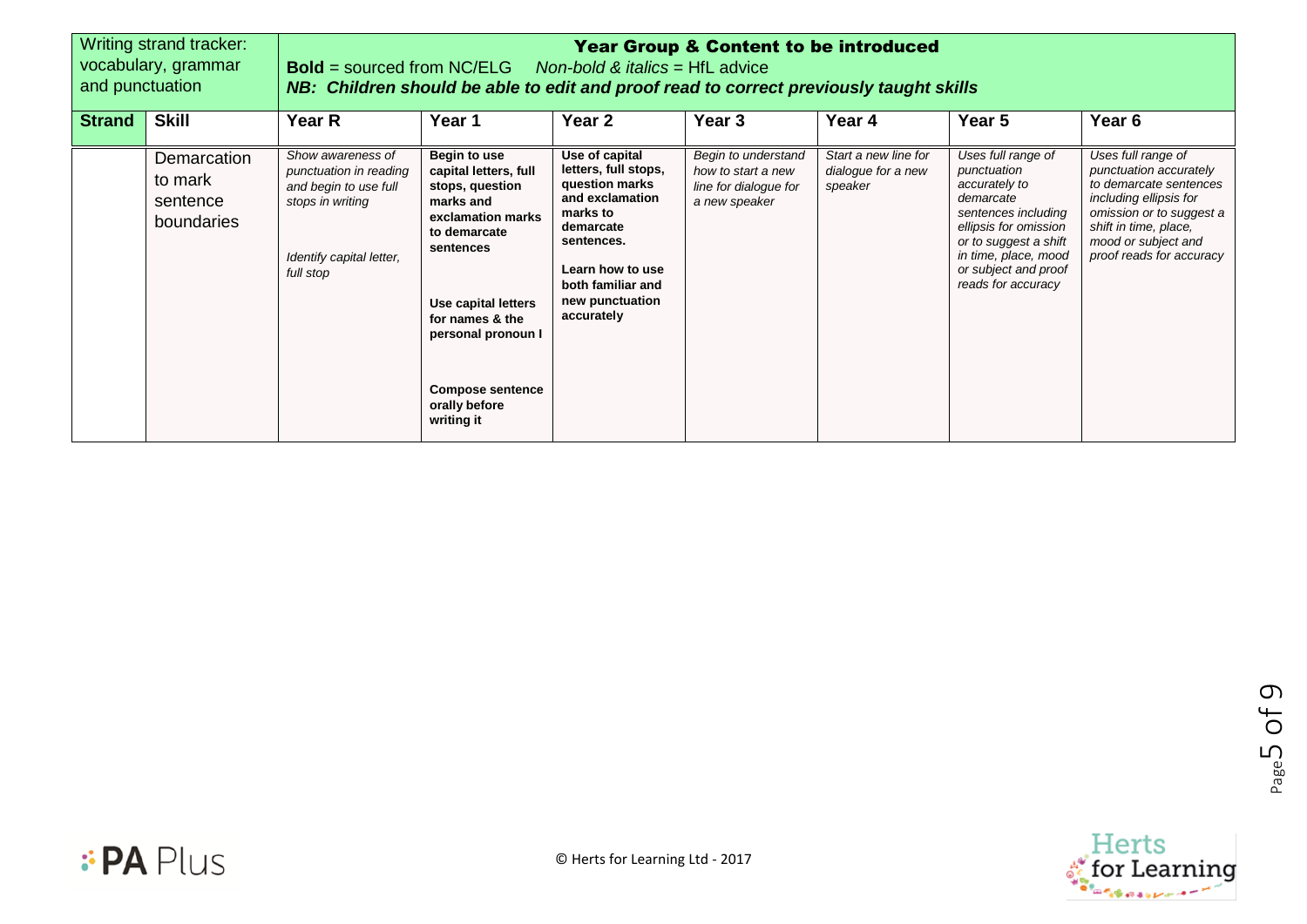| and punctuation | Writing strand tracker:<br>vocabulary, grammar | <b>Year Group &amp; Content to be introduced</b><br><b>Bold</b> = sourced from NC/ELG<br>Non-bold & <i>italics</i> = $HfL$ advice<br>NB: Children should be able to edit and proof read to correct previously taught skills |                                                                                                                                            |                                                                                                                                                                 |                                                                         |                                                                                                                                                                                                                                                                                                                                  |                                                                                                                                                                                                                                                                                                                                                                                                                                                                                                                                                      |                                                                                                                                                                                                                                                                                                                                                                                                                                                                                                                                                                                                                                                                                                                                                                                                                                                                                                                                   |
|-----------------|------------------------------------------------|-----------------------------------------------------------------------------------------------------------------------------------------------------------------------------------------------------------------------------|--------------------------------------------------------------------------------------------------------------------------------------------|-----------------------------------------------------------------------------------------------------------------------------------------------------------------|-------------------------------------------------------------------------|----------------------------------------------------------------------------------------------------------------------------------------------------------------------------------------------------------------------------------------------------------------------------------------------------------------------------------|------------------------------------------------------------------------------------------------------------------------------------------------------------------------------------------------------------------------------------------------------------------------------------------------------------------------------------------------------------------------------------------------------------------------------------------------------------------------------------------------------------------------------------------------------|-----------------------------------------------------------------------------------------------------------------------------------------------------------------------------------------------------------------------------------------------------------------------------------------------------------------------------------------------------------------------------------------------------------------------------------------------------------------------------------------------------------------------------------------------------------------------------------------------------------------------------------------------------------------------------------------------------------------------------------------------------------------------------------------------------------------------------------------------------------------------------------------------------------------------------------|
| <b>Strand</b>   | <b>Skill</b>                                   | Year R                                                                                                                                                                                                                      | Year 1                                                                                                                                     | Year <sub>2</sub>                                                                                                                                               | Year <sub>3</sub>                                                       | Year 4                                                                                                                                                                                                                                                                                                                           | Year 5                                                                                                                                                                                                                                                                                                                                                                                                                                                                                                                                               | Year <sub>6</sub>                                                                                                                                                                                                                                                                                                                                                                                                                                                                                                                                                                                                                                                                                                                                                                                                                                                                                                                 |
|                 | Demarcation<br>within<br>sentences             | Understand the<br>concept of a word<br>Read word by word<br>(one to one<br>correspondence)                                                                                                                                  | Separate words<br>with spaces<br>Know to use capital<br>letters for proper<br>nouns e.g. days of<br>the week, places<br>and people's names | Use commas to<br>separate items in a<br>list<br>Accurately use<br>capital letters for<br>proper nouns e.g.<br>days of the week.<br>places and people's<br>names | <b>Begin to use</b><br>inverted commas<br>to punctuate direct<br>speech | Use inverted<br>commas and other<br>punctuation to<br>indicate direct<br>speech (for<br>example, a comma<br>after the reporting<br>clause; end<br>punctuation within<br>inverted commas:<br>The conductor<br>shouted, "Sit<br>down!")<br>Use of commas<br>after fronted<br>adverbials<br>Eg Every Friday,<br>they went the park. | Use brackets,<br>dashes or commas<br>to indicate<br>parenthesis<br>(commas marking<br>boundaries between<br>independent<br>clauses)<br>Eg My brother, who<br>lives, in Australia,<br>will be visiting.<br>Despite the rain,<br>they went outside.<br>Use commas to<br>clarify meaning or<br>avoid ambiguity<br>Eg I like cooking, my<br>family and my pets.<br>Exposure to semi-<br>colons and hyphens<br>in reading.<br>Introduction to<br>colons to introduce a<br>list and semi colons<br>between words and<br>phrases in a more<br>complex list. | Uses full range of<br>punctuation accurately<br>to demarcate within<br>sentences uses commas<br>to mark grammatical<br>boundaries (with<br>occasional lapses in<br>accuracy) and proof<br>reads for accuracy<br>Use the semi-colon,<br>colon and dash to<br>mark the boundary<br>between independent<br>clauses (for example,<br>It's raining; I'm fed up<br>Don't touch the dog-he<br>might bite.)<br>Use the colon to<br>introduce a list and<br>use of semi-colons<br>within lists.<br>Use the colon to<br>introduce a list and<br>use of semi-colons<br>within lists (e.g. She<br>met a range of people at<br>the palace: Prince<br>Charles, the Prince of<br><b>Wales: Princess Anne.</b><br>the Princess Royal;<br>HRH Prince Philip, the<br>Duke of Edinburgh; HM<br>the Queen.)<br>Use hyphens to avoid<br>ambiguity (for<br>example, man eating<br>shark versus man-<br>eating shark, or<br>recover versus re-<br>cover) |



Page

6 of 9

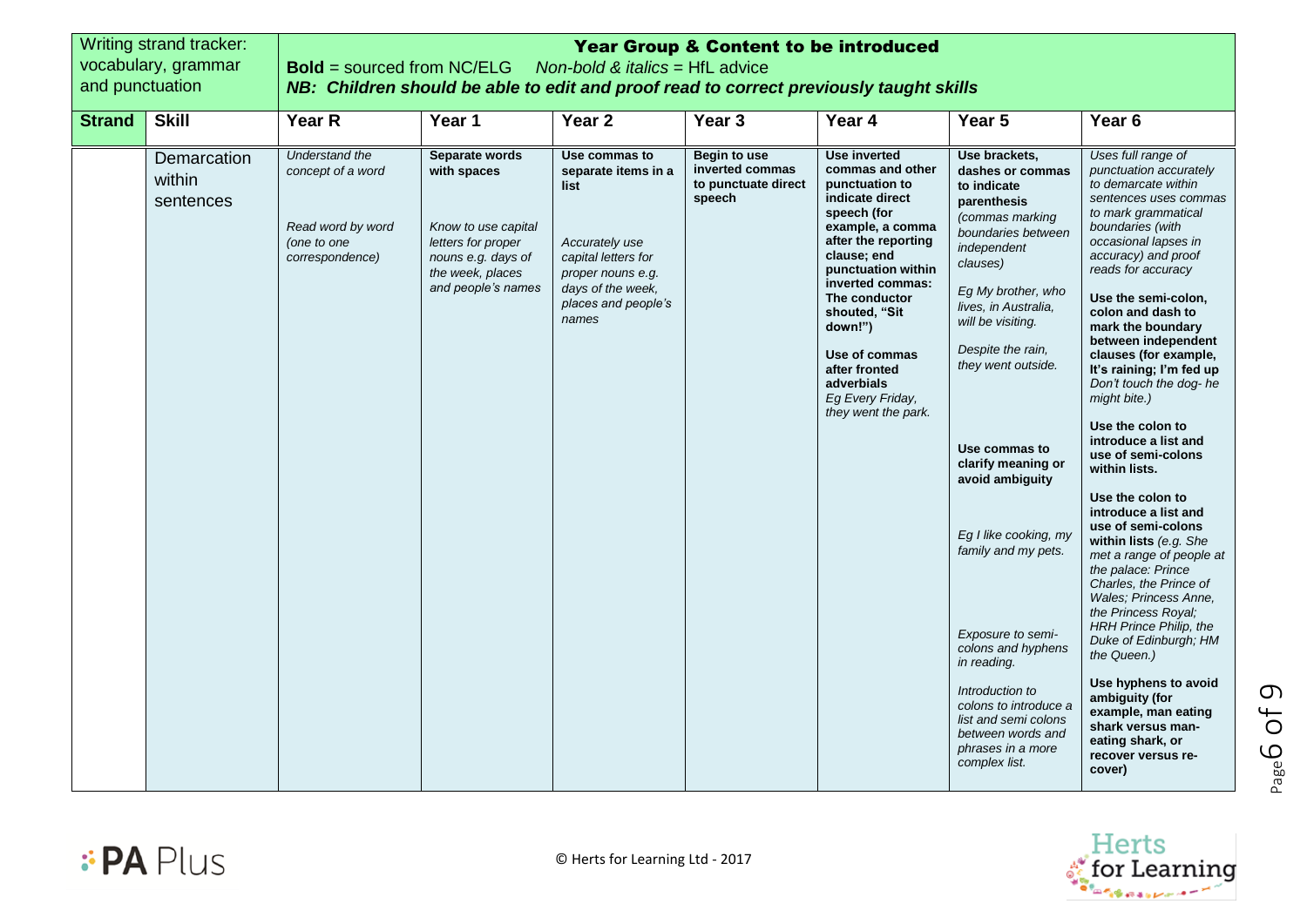| and punctuation                                              | Writing strand tracker:<br>vocabulary, grammar | <b>Bold</b> = sourced from NC/ELG<br>NB: Children should be able to edit and proof read to correct previously taught skills |                                                                                                                                                                                                                                                                                                                                                                                                           | Non-bold & <i>italics</i> = $HfL$ advice                                                                                                                                                                                                                                                                                                                     | <b>Year Group &amp; Content to be introduced</b>                                                                                                                                        |                                                                                                                                                                                                                                     |                                                                                                                                                                                              |                                                                                                                            |
|--------------------------------------------------------------|------------------------------------------------|-----------------------------------------------------------------------------------------------------------------------------|-----------------------------------------------------------------------------------------------------------------------------------------------------------------------------------------------------------------------------------------------------------------------------------------------------------------------------------------------------------------------------------------------------------|--------------------------------------------------------------------------------------------------------------------------------------------------------------------------------------------------------------------------------------------------------------------------------------------------------------------------------------------------------------|-----------------------------------------------------------------------------------------------------------------------------------------------------------------------------------------|-------------------------------------------------------------------------------------------------------------------------------------------------------------------------------------------------------------------------------------|----------------------------------------------------------------------------------------------------------------------------------------------------------------------------------------------|----------------------------------------------------------------------------------------------------------------------------|
| <b>Strand</b>                                                | <b>Skill</b>                                   | Year R                                                                                                                      | Year 1                                                                                                                                                                                                                                                                                                                                                                                                    | Year 2                                                                                                                                                                                                                                                                                                                                                       | Year <sub>3</sub>                                                                                                                                                                       | Year 4                                                                                                                                                                                                                              | Year 5                                                                                                                                                                                       | Year <sub>6</sub>                                                                                                          |
|                                                              | <b>Nouns</b>                                   | Form words that are<br>plural nouns by adding<br>$^{\prime}$ -s'                                                            | Spell regular plural<br>noun suffixes (eg<br>dog>dogs,<br>wish>wishes)<br>Write proper nouns<br>with capitals (e.g.<br>days of week,<br>names)<br><b>Read words</b><br>containing -s, -es,<br>endings (including<br>change to root)                                                                                                                                                                       | Form nouns using<br>suffixes such as<br>$-$ ment, $-$ tion, $-$<br>ness, $-er$ (e.g.<br>enjoyment, action,<br>fitness, baker)<br><b>Formation of</b><br>nouns by<br>compounding (for<br>example,<br>whiteboard,<br>superman)                                                                                                                                 | Form nouns using<br>a range of prefixes<br>(for example<br>super-, anti-,<br>auto-)                                                                                                     | <b>Understand</b><br>grammatical<br>difference between<br>plural and<br>possessive -s                                                                                                                                               | Apply knowledge of<br>nouns when<br>differentiating<br>between<br>homophones,<br>choosing suffixes<br>$(e.g. -ance/-ence)$<br>etc                                                            | Apply knowledge of<br>nouns when<br>differentiating between<br>homophones, choosing<br>suffixes (e.g. -ance/-<br>ence) etc |
| Word: Understanding how grammar influences word<br>formation | Verbs, adverbs<br>and adjectives               | Form words that are<br>adjectives by adding '-<br>er' (longer, thicker), or<br>verbs by adding '-ing'<br>(quacking, going)  | Spell suffixes that<br>can be added to<br>verbs where no<br>change is needed<br>in the spelling (eg<br>helping, helped,<br>helper)<br>How the prefix un-<br>changes the<br>meaning of verbs<br>and adjectives<br>(negation, for<br>example, unkind,<br>or undoing: untie<br>the boat)<br><b>Read words</b><br>containing -s, -es,<br>-ing, -ed, -er and -<br>est endings<br>(including change<br>to root) | <b>Spell adjectives</b><br>using suffixes<br>such as -ful, -less<br>Use the suffixes -<br>er, -est in<br>adjectives<br>Use -Iv in Standard<br><b>English to turn</b><br>adjectives into<br>adverbs<br>Use knowledge of<br>adjectives when<br>making correct<br>choice of spelling,<br>e.g. adjectives<br>which end in /l/<br>sound are mostly<br>spelt '-al' | <b>Spell word families</b><br>based on common<br>words, showing<br>how words are<br>related in form and<br>meaning (for<br>example, solve,<br>solution, solver,<br>dissolve, insoluble) | For verbs where<br>stress is on final<br>syllable, root may<br>need last<br>consonant<br>doubling before<br>adding the suffix,<br>e.g. forget:<br>forgetting,<br>forgotten; begin:<br>beginning,<br>beginner; prefer:<br>preferred. | <b>Convert nouns and</b><br>adjectives into<br>verbs using<br>suffixes (for<br>example, -ate; -<br>ise; -ify)<br>Use verb prefixes<br>(for example, dis-,<br>de-, mis-, over-<br>and $re$ -) | Understand how<br>words are related by<br>meaning as synonyms<br>and antonyms (for<br>example, big, large,<br>little).     |





**:PA Plus**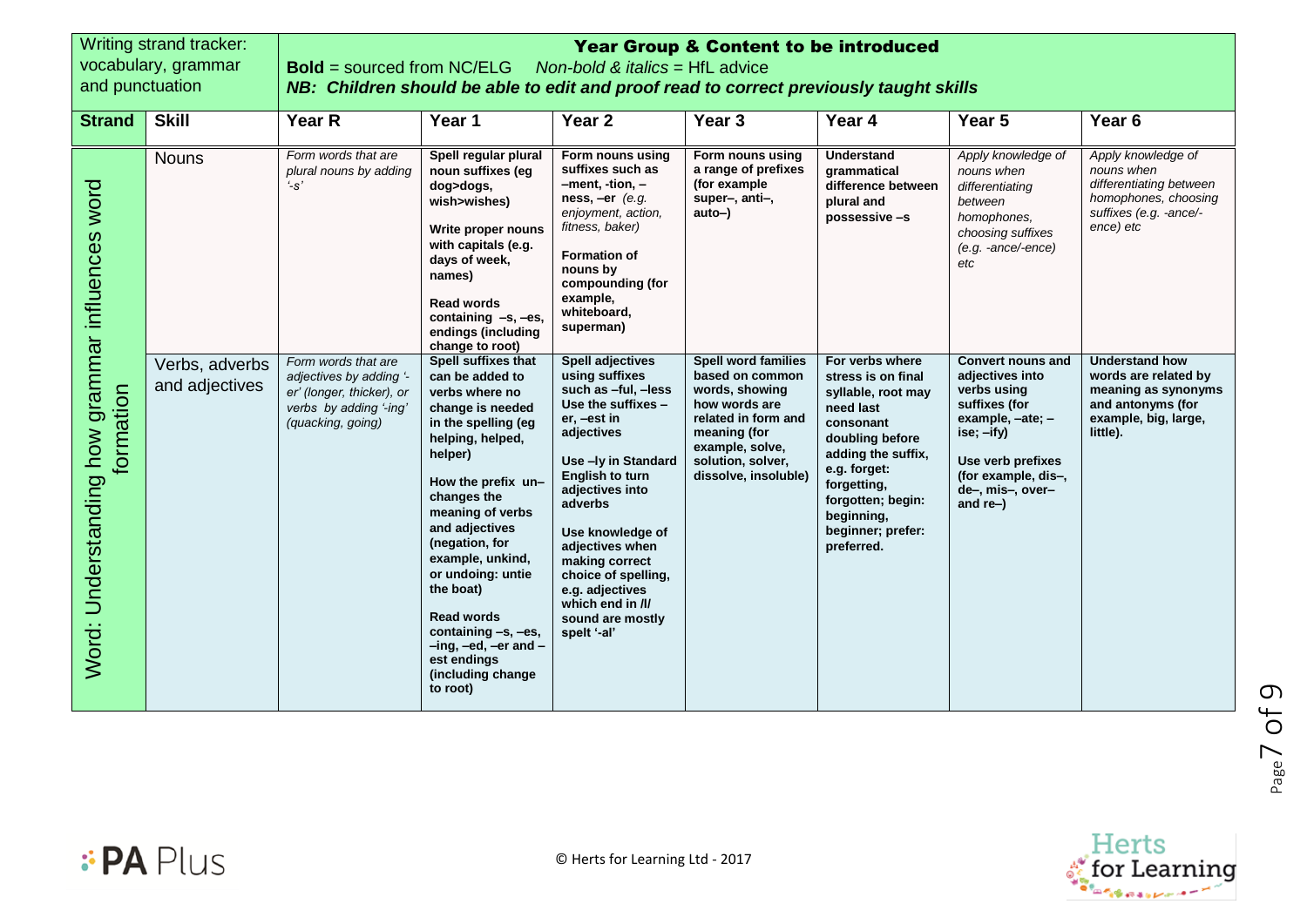|                 | Writing strand tracker:                                                                  | <b>Year Group &amp; Content to be introduced</b>                                                                                                                                                                                                                                                 |                                                                                                                                                                                                                                                                                                                                                                                              |                                                                                                                                                                                                                                                                                                                                                                          |                                                                                                                                                                                                           |                                                                                                                                                                                          |                                                                                                                                                                                                                     |                                                                                                                                                                                                                                                                                                                                                                                                                                                                                                                                                                                                                                                                                    |  |  |
|-----------------|------------------------------------------------------------------------------------------|--------------------------------------------------------------------------------------------------------------------------------------------------------------------------------------------------------------------------------------------------------------------------------------------------|----------------------------------------------------------------------------------------------------------------------------------------------------------------------------------------------------------------------------------------------------------------------------------------------------------------------------------------------------------------------------------------------|--------------------------------------------------------------------------------------------------------------------------------------------------------------------------------------------------------------------------------------------------------------------------------------------------------------------------------------------------------------------------|-----------------------------------------------------------------------------------------------------------------------------------------------------------------------------------------------------------|------------------------------------------------------------------------------------------------------------------------------------------------------------------------------------------|---------------------------------------------------------------------------------------------------------------------------------------------------------------------------------------------------------------------|------------------------------------------------------------------------------------------------------------------------------------------------------------------------------------------------------------------------------------------------------------------------------------------------------------------------------------------------------------------------------------------------------------------------------------------------------------------------------------------------------------------------------------------------------------------------------------------------------------------------------------------------------------------------------------|--|--|
|                 | vocabulary, grammar                                                                      | <b>Bold</b> = sourced from NC/ELG<br>Non-bold & <i>italics</i> = $HfL$ advice                                                                                                                                                                                                                    |                                                                                                                                                                                                                                                                                                                                                                                              |                                                                                                                                                                                                                                                                                                                                                                          |                                                                                                                                                                                                           |                                                                                                                                                                                          |                                                                                                                                                                                                                     |                                                                                                                                                                                                                                                                                                                                                                                                                                                                                                                                                                                                                                                                                    |  |  |
| and punctuation |                                                                                          | NB: Children should be able to edit and proof read to correct previously taught skills                                                                                                                                                                                                           |                                                                                                                                                                                                                                                                                                                                                                                              |                                                                                                                                                                                                                                                                                                                                                                          |                                                                                                                                                                                                           |                                                                                                                                                                                          |                                                                                                                                                                                                                     |                                                                                                                                                                                                                                                                                                                                                                                                                                                                                                                                                                                                                                                                                    |  |  |
| <b>Strand</b>   | <b>Skill</b>                                                                             | Year R                                                                                                                                                                                                                                                                                           | Year 1                                                                                                                                                                                                                                                                                                                                                                                       | Year <sub>2</sub>                                                                                                                                                                                                                                                                                                                                                        | Year <sub>3</sub>                                                                                                                                                                                         | Year 4                                                                                                                                                                                   | Year 5                                                                                                                                                                                                              | Year <sub>6</sub>                                                                                                                                                                                                                                                                                                                                                                                                                                                                                                                                                                                                                                                                  |  |  |
|                 | Standard<br>English                                                                      | Writing:<br>They write simple<br>sentences which can<br>be read by<br>themselves and<br>others<br>Spell some CEW<br>accurately<br>Speaking:<br>They use past,<br>present and future<br>forms accurately<br>when talking about<br>events that have<br>happened or are to<br>happen in the future. | <b>Read back words</b><br>they have spelt<br>Re-read what they<br>have written to<br>check that it makes<br>sense<br>Misspellings of<br>words that pupils<br>have been taught<br>to spell should be<br>corrected<br><b>Spell CEW</b><br>accurately<br>Use letter names to<br>distinguish<br>between alternative<br>spellings of the<br>same sound<br>Spell the words:<br>was, were, are, am. | Use some features<br>of written Standard<br>English.<br><b>Make correct</b><br>choice and<br>consistent use of<br>present tense and<br>past tense<br>throughout writing<br><b>Re-read to check</b><br>that their writing<br>makes sense and<br>that verbs to<br>indicate time are<br>used correctly and<br>consistently,<br>including verbs in<br>the continuous<br>form | Use the forms 'a'<br>or 'an' according to<br>whether the next<br>word begins with a<br>consonant or a<br>vowel (for example,<br>a rock, an open<br>(box                                                   | <b>Use Standard</b><br><b>English forms for</b><br>verb inflections<br>instead of local<br>spoken forms (for<br>example, we were<br>instead of we was,<br>or I did instead of I<br>done) | <b>Ensuring correct</b><br>subject and verb<br>agreement when<br>using singular and<br>plural,<br>distinguishing<br>between the<br>language of<br>speech and writing<br>and choosing the<br>appropriate<br>register | Know difference<br>between vocabulary<br>typical of informal<br>speech and<br>vocabulary<br>appropriate for formal<br>speech and writing (for<br>example, find out -<br>discover; ask for -<br>request; go in - enter)<br>Levels of formality:<br>The difference<br>between structures<br>typical of informal<br>speech and structures<br>appropriate for formal<br>speech and writing (for<br>example, the use of<br>question tags: He's<br>your friend, isn't he?)<br>Use subjunctive forms<br>of verbs to show level<br>of formality e.g. If I<br>were you. If he were<br>rich.<br>The judge demands that<br>he attend court.<br>It is vital that they be<br>prepared to speak. |  |  |
| preceding year) | <b>Terminology for pupils</b><br>(These terms could be<br>used by <i>teachers</i> in the | Examples:<br>author, illustrator, top<br>line, bottom line, first<br>letter, last letter,<br>trigraph, label<br>[Also see the 'HfL<br><b>Guided Reading</b><br><b>Booklet for YR-KS1'</b><br>for full list of<br>recommended terms]                                                              | letter, capital letter<br>word, singular,<br>plural<br>sentence,<br>punctuation, full<br>stop, question<br>mark, exclamation<br>mark                                                                                                                                                                                                                                                         | Noun, noun<br>phrase, statement,<br>question,<br>exclamation,<br>question,<br>command,<br>compound, suffix,<br>adverb, verb, tense<br>(past and present),<br>apostrophe,<br>comma                                                                                                                                                                                        | Preposition,<br>conjunction, word<br>family, prefix, clause,<br>subordinate clause,<br>direct speech,<br>consonant,<br>consonant letter<br>vowel, vowel letter,<br>inverted commas (or<br>'speech marks') | Determiner,<br>pronoun,<br>possessive<br>pronoun, adverbial                                                                                                                              | Modal verb,<br>relative pronoun,<br>relative clause,<br>parenthesis,<br>bracket, dash,<br>cohesion,<br>ambiguity                                                                                                    | Subject, object, active,<br>passive, synonym,<br>antonym, ellipsis,<br>hyphen, colon, semi-<br>colon, bullet points                                                                                                                                                                                                                                                                                                                                                                                                                                                                                                                                                                |  |  |





Page

8 of 9